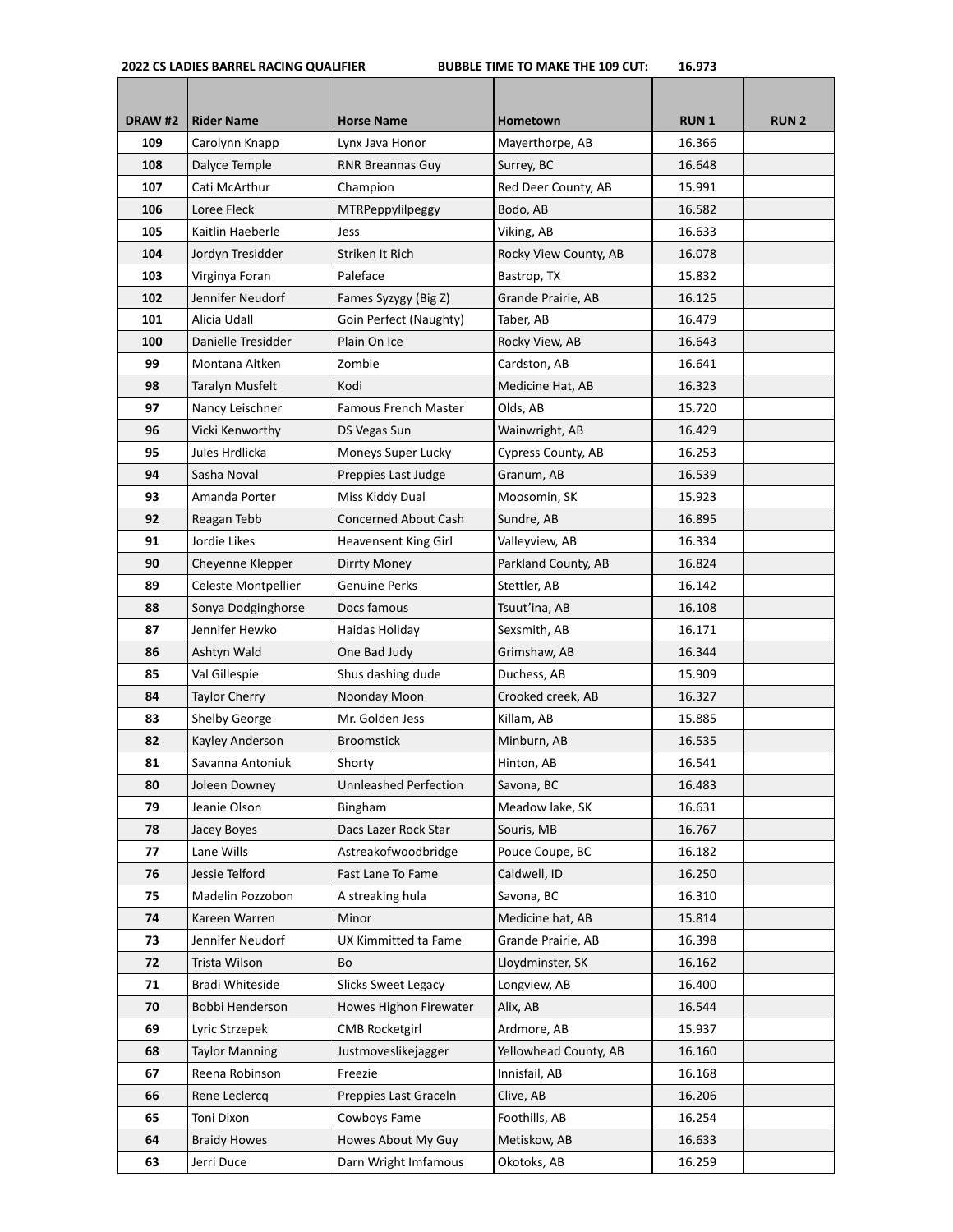**2022 CS LADIES BARREL RACING QUALIFIER BUBBLE TIME TO MAKE THE 109 CUT: 16.973**

| DRAW#2     | <b>Rider Name</b>      | <b>Horse Name</b>           | Hometown              | <b>RUN1</b> | <b>RUN2</b> |
|------------|------------------------|-----------------------------|-----------------------|-------------|-------------|
| 62         | Shayna Weir            | Smart honey moon            | Ponoka, AB            | 16.661      |             |
| 61         | Kylie Whiteside        | Ima rebel master            | Longview, AB          | 16.829      |             |
| 60         | <b>Bayleigh Choate</b> | Hail to be famous           | Fort Worth, TX        | 15.915      |             |
| 59         | Cranna Roberts         | Blurr the judge             | Red Deer County, AB   | 16.463      |             |
| 58         | Vanessa Salisbury      | Mito Judge Jaxon            | Claresholm, AB        | 16.033      |             |
| 57         | Jade Kenney            | Mike                        | Canyon, TX            | 16.552      |             |
| 56         | Jimmie Smith           | Lever Action                | Mc Dade, TX           | 16.493      |             |
| 55         | Dawn Vandersteen       | JR Royal Cash               | Austin, MB            | 15.744      |             |
| 54         | <b>Brooke Wills</b>    | Fames To Blame              | Kamloops, BC          | 15.936      |             |
| 53         | Melissa Thiessen       | Serious Therapy             | Stettler, AB          | 16.630      |             |
| 52         | Vanessa Kraft          | Tuffy                       | Hanna, AB             | 16.694      |             |
| 51         | Tammy Lee Taylor       | Dega                        | Sherwood Park, AB     | 16.464      |             |
| 50         | Kate Harris            | Eyedream of Fame            | 150 Mile House, BC    | 16.067      |             |
| 49         | Talia Powelson         | Snowbound Romeo             | Welling, AB           | 16.837      |             |
| 48         | Tea Hataley            | Boondini on fire            | Yellowhead County, AB | 16.462      |             |
| 47         | Raelyn Hoy             | Filoslil Dry Doc            | Nanton, AB            | 16.442      |             |
| 46         | Lisa Trach             | Spot Me Up                  | Sturgeon County, AB   | 16.149      |             |
| 45         | Kristin York           | Perfect Sirocco             | Sundre, AB            | 16.783      |             |
| 44         | Kirsty White           | Taledega                    | Big Valley, AB        | 16.338      |             |
| 43         | Dayna Sewell           | Key To A Fast Chic          | Sundre, AB            | 16.381      |             |
| 42         | Kalli-Rae Beebe        | Bomber                      | Big River, SK         | 16.307      |             |
| 41         | Chelsey Finkbeiner     | Sir Volcom                  | Medicine Hat, AB      | 16.176      |             |
| 40         | Jennifer Kalafatic     | Rockin the guns             | Caldwell, ID          | 16.255      |             |
| 39         | Suzanne DePaoli        | Themajorthriller            | Longview, AB          | 16.109      |             |
| 38         | Karly Mclean           | Stitch                      | Nanton, AB            | 16.355      |             |
| 37         | Kyla Simmons           | <b>Rimes Girl</b>           | Kamloops, BC          | 16.122      |             |
| 36         | Karli Haeberle         | Salty                       | Viking, AB            | 16.375      |             |
| 35         | Victoria VanDerVoort   | He's My Romeo               | Red Deer County, AB   | 16.799      |             |
| 34         | Debbie Knudsen         | Banknstocksnparadise        | Strathmore, AB        | 15.910      |             |
| 33         | Skyler Mantler         | Oxford                      | Bassano, AB           | 16.134      |             |
| 32         | Sophie Couture         | <b>Bully Finest diamond</b> | Madden, AB            | 16.604      |             |
| 31         | Rylee McKenzie         | <b>GKS French Fries</b>     | St. Paul, AB          | 15.754      |             |
| 30         | Melissa Anderson       | Paystreak                   | Lloydminster, SK      | 16.150      |             |
| 29         | Halle Bedwell          | Lena                        | Streamstown, AB       | 16.505      |             |
| 28         | Kylie Whiteside        | <b>DDD Faithnfirewater</b>  | Longview, AB          | 16.614      |             |
| 27         | Diane Sewell           | <b>First Prize Sass</b>     | Sundre, AB            | 16.451      |             |
| 26         | Mandy Pincott          | Flit                        | Forest Grove, BC      | 16.594      |             |
| 25         | Kelsey Meston          | <b>Black Dog Drift</b>      | Stettler, AB          | 16.376      |             |
| 24         | <b>Sherry Andrew</b>   | Seekin Easy Leo             | Three Hills, AB       | 16.904      |             |
| 23         | Bradi Whiteside        | Preppies Bit of Jazz        | Longview, AB          | 16.544      |             |
| 22         | Bobbi Henderson        | Howes Turnem Tight          | Alix, AB              | 16.022      |             |
| 21         | Jennifer Neudorf       | Escalating                  | Grande Prairie, AB    | 15.727      |             |
| 20         | Reena Robinson         | Toothpick                   | Innisfail, AB         | 16.336      |             |
| 19         | <b>Brooke Akune</b>    | SR Turn n Six Moons         | New Dayton, AB        | 16.416      |             |
| 18         | Lindsay Kruse          | Marthasspeedinbullet        | Fromberg, MT          | 16.493      |             |
| 17         | <b>Taylor Giles</b>    | Portia Red Lynx             | Rockyview County, AB  | 16.973      |             |
| ${\bf 16}$ | <b>Bayleigh Choate</b> | LK Heza fame                | Fort Worth, TX        | 16.381      |             |